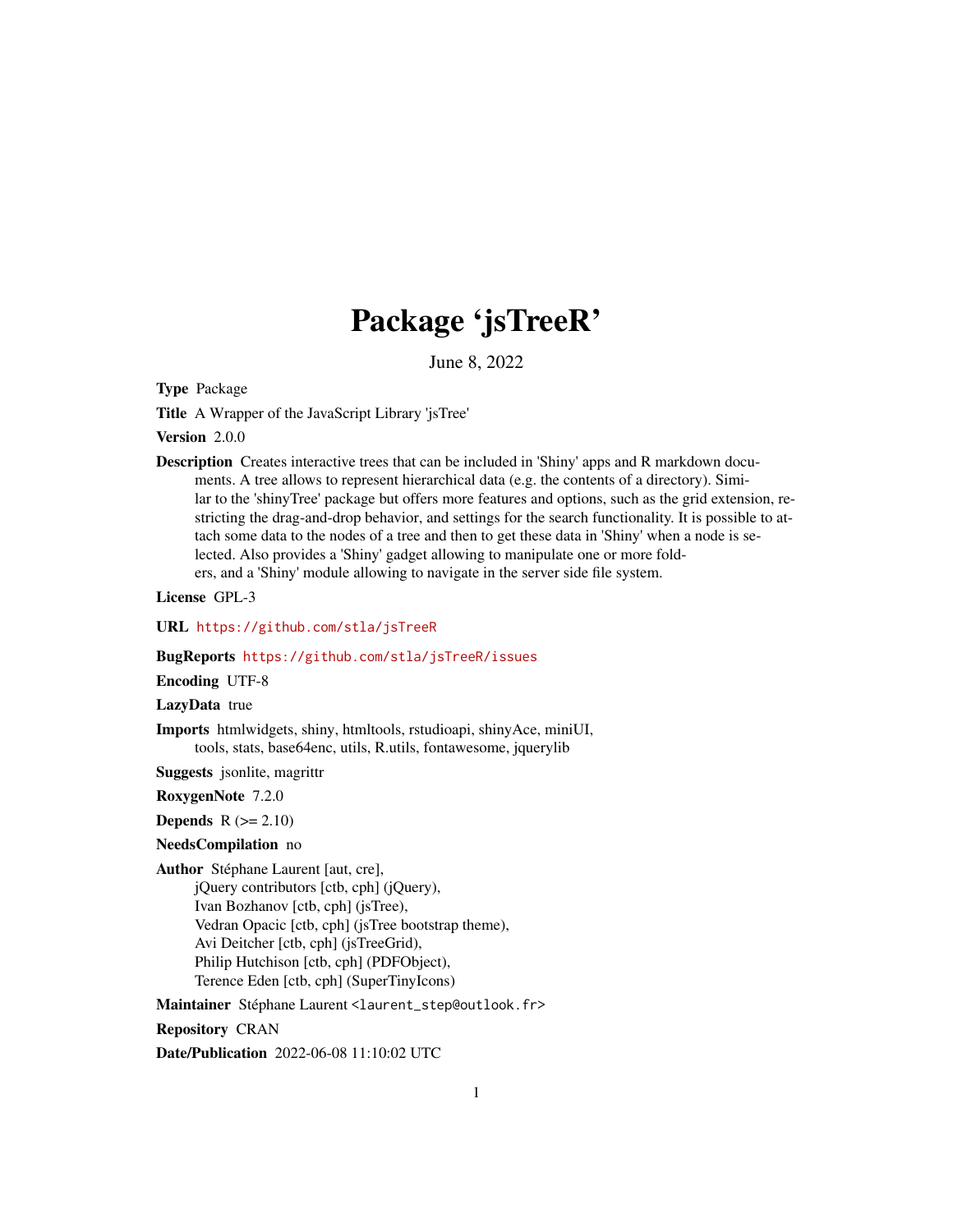# <span id="page-1-0"></span>R topics documented:

| Index | 17 |
|-------|----|
|       |    |
|       |    |
|       |    |
|       |    |
|       |    |
|       |    |
|       |    |
|       |    |
|       |    |

Countries *Countries*

# Description

Countries data with country code, name, currency code, population, capital and continent name.

#### Usage

Countries

# Format

A dataframe with 250 rows and 6 columns.

folderGadget *Folder gadget*

# Description

Shiny gadget allowing to manipulate one or more folders.

#### Usage

```
folderGadget(
  dirs = \overline{''}.",
  tabs = FALSE,recursive = TRUE,
  all.files = FALSE,
  trash = FALSE
\mathcal{E}
```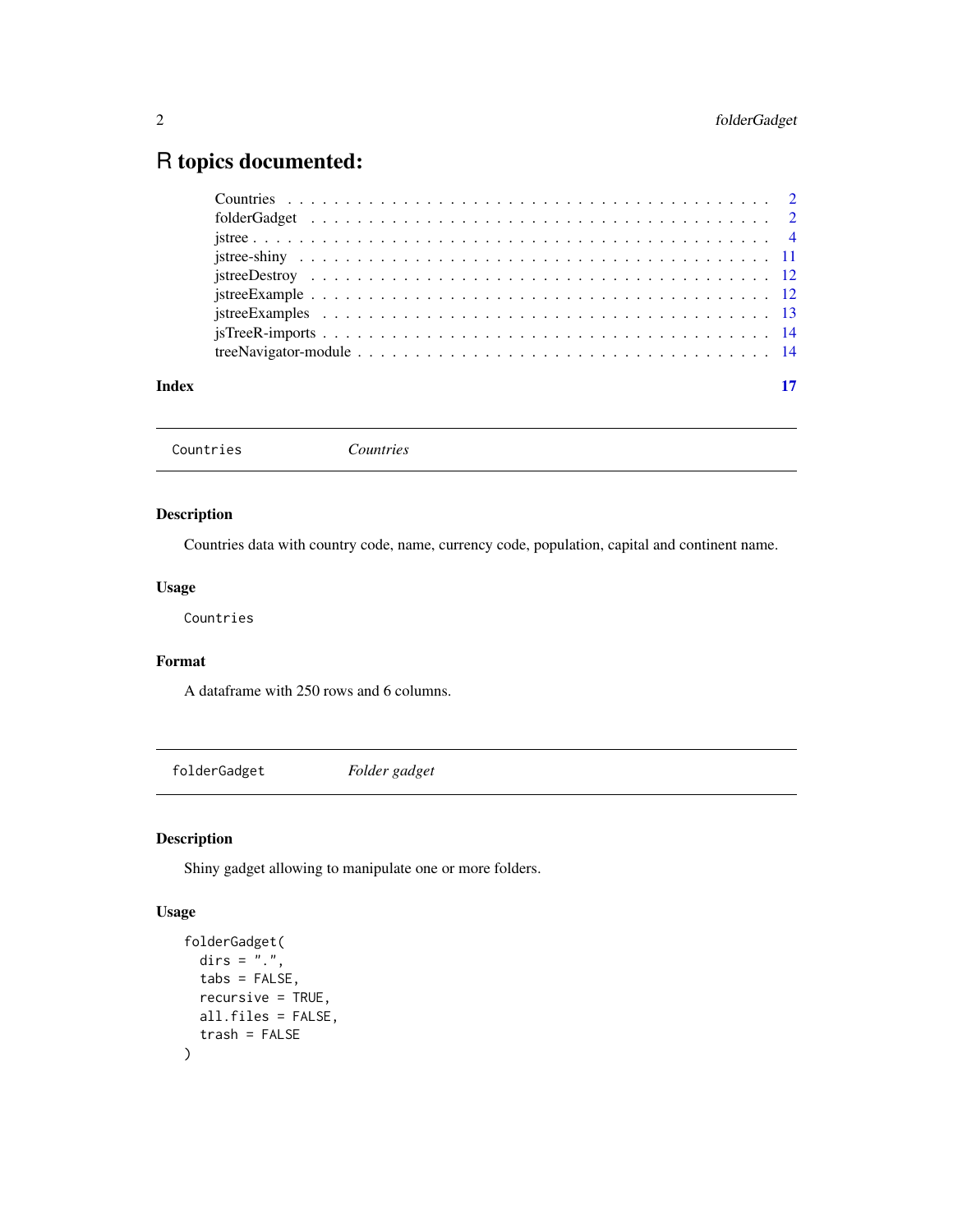# <span id="page-2-0"></span>folderGadget 3

#### **Arguments**

| dirs                 | character vector of paths to some folders                                                                                       |
|----------------------|---------------------------------------------------------------------------------------------------------------------------------|
| tabs                 | logical, whether to display the trees in tabs; this option is effective only when<br>there are two folders in the dirs argument |
| recursive, all.files |                                                                                                                                 |
|                      | options passed to list. files; even if all. files = TRUE, '.git' and '.Rproj.user'<br>folders are always discarded              |
| trash                | logical, whether to add a trash to the gadget, allowing to restore the files or<br>folders you delete                           |

#### Value

No return value, just launches a Shiny gadget.

#### Note

You can run the gadget for the current directory from the Addins menu within RStudio ('Explore current folder').

#### Examples

library(jsTreeR)

```
# copy a folder to a temporary location for the illustration:
tmpDir <- tempdir()
folder <- file.path(tmpDir, "htmlwidgets")
htmlwidgets <- system.file("htmlwidgets", package = "jsTreeR")
R.utils::copyDirectory(htmlwidgets, folder)
# we use a copy because the actions performed in the gadget are
# actually executed on the files system!
# explore and manipulate the folder (drag-and-drop, right-click):
if(interactive()){
  folderGadget(folder)
}
# the 'trash' option allows to restore the elements you delete:
if(interactive()){
  folderGadget(folder, trash = TRUE)
}
# you can open several folders:
folder1 <- file.path(folder, "lib")
folder2 <- file.path(folder, "gadget")
if(interactive()){
  folderGadget(c(folder1, folder2))
}
```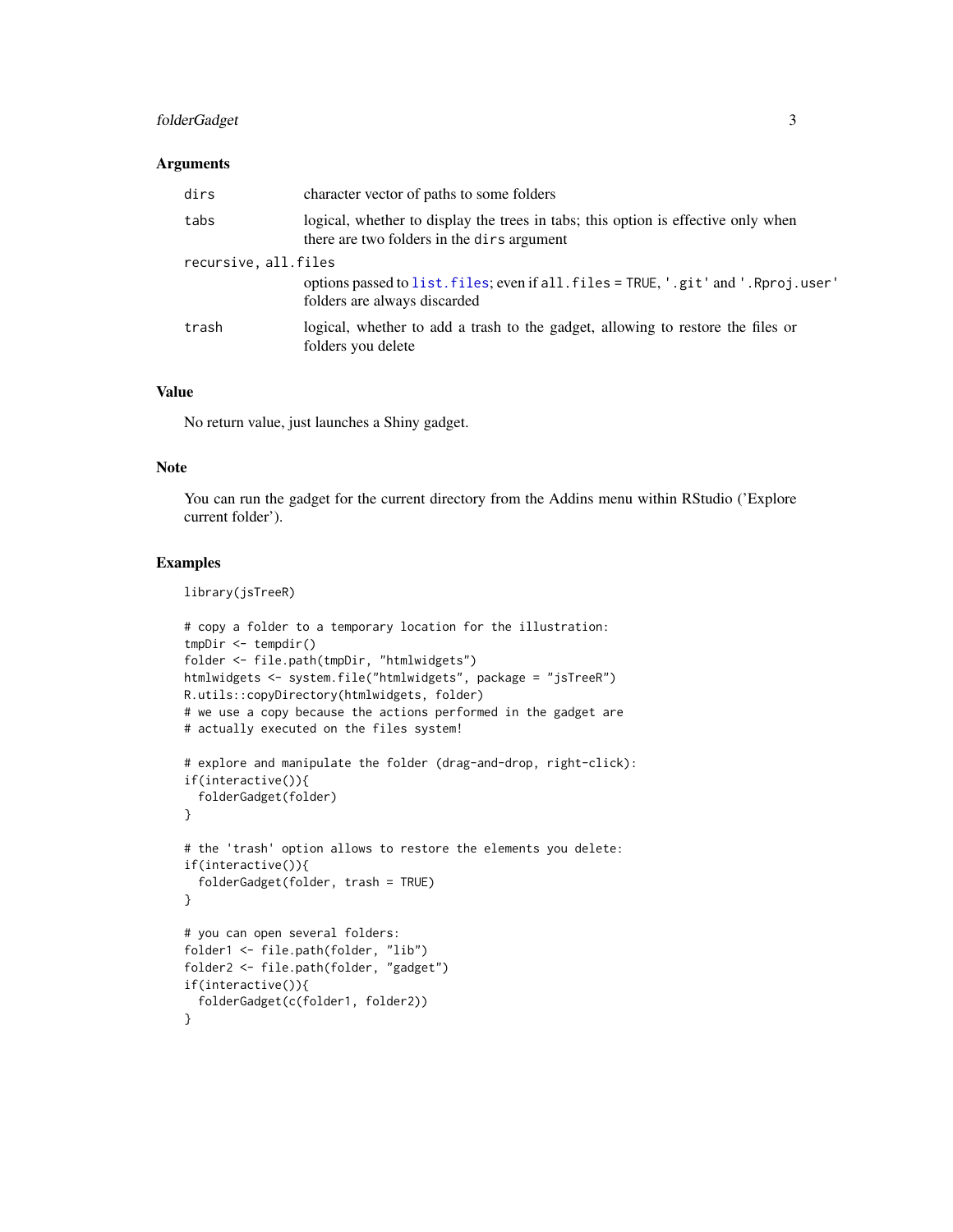<span id="page-3-1"></span><span id="page-3-0"></span>

#### Description

Create a HTML widget displaying an interactive tree.

# Usage

```
jstree(
 nodes,
  elementId = NULL,
  selectLeavesOnly = FALSE,
  checkboxes = FALSE,
  search = FALSE,
  searchtime = 250,
  dragAndDrop = FALSE,
  dnd = NULL,multiple = TRUE,
  types = NULL,
  sort = FALSE,unique = FALSE,
 wholerow = FALSE,
  contextMenu = FALSE,
  checkCallback = NULL,
 grid = NULL,
  theme = "default")
```
# Arguments

| nodes | data, a list of nodes; each node is a list with a required field text, a character<br>string labeling the node, and optional fields                                                                                                                     |
|-------|---------------------------------------------------------------------------------------------------------------------------------------------------------------------------------------------------------------------------------------------------------|
|       | children a list of nodes                                                                                                                                                                                                                                |
|       | data a named list of data to attach to the node; see the Shiny examples                                                                                                                                                                                 |
|       | icon space-separated HTML class names defining an icon, e.g. "glyphicon<br>glyphicon-flash"; in a Shiny app you can also use a super tiny icon, e.g.<br>"supertinyicon-julia"; see the SuperTinyIcons Shiny example showing<br>all available such icons |
|       | type a character string for usage with the types option; see first example                                                                                                                                                                              |
|       | state a named list defining the state of the node, with four possible fields, each<br>being TRUE or FALSE:                                                                                                                                              |
|       | opened whether the node should be initially opened                                                                                                                                                                                                      |
|       | selected whether the node should be initially selected                                                                                                                                                                                                  |
|       | disabled whether the node should be disabled                                                                                                                                                                                                            |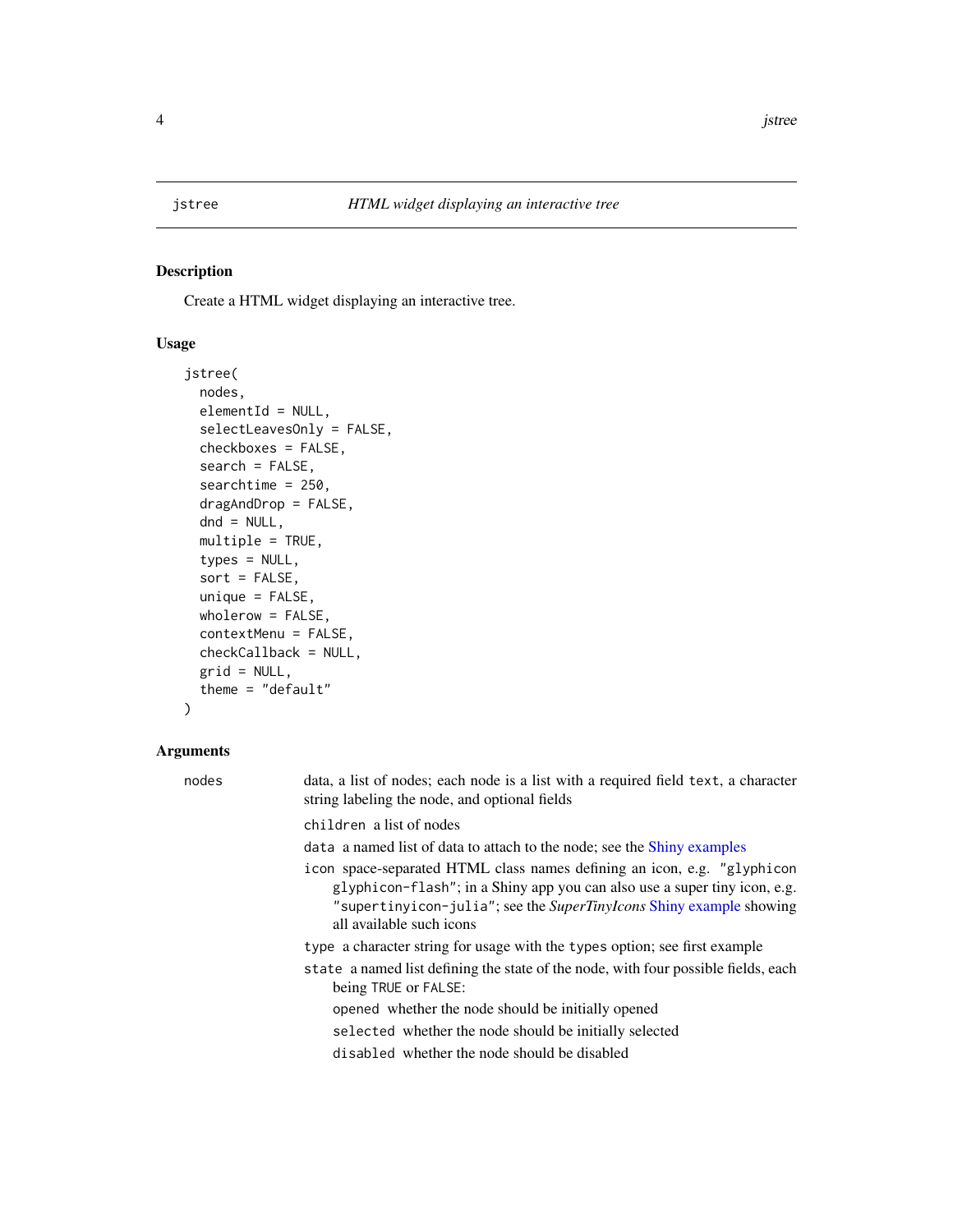<span id="page-4-0"></span>

|                  | the checkboxes option is TRUE                                                                                                                                                                                                                                         |
|------------------|-----------------------------------------------------------------------------------------------------------------------------------------------------------------------------------------------------------------------------------------------------------------------|
|                  | a_attr a named list of attributes for the node label, such as list(title = "I'm<br>$a$ tooltip", style = "color: red;")                                                                                                                                               |
|                  | li_attr a named list of attributes for the whole node, including its children,<br>such as list(title = "I'm a tooltip", style = "background-color: pink;")                                                                                                            |
|                  | There are some alternatives for the nodes argument; see Populating the tree<br>using AJAX, Populating the tree using AJAX and lazy loading nodes and Popu-<br>lating the tree using a callback function.                                                              |
| elementId        | a HTML id for the widget (useless for common usage)                                                                                                                                                                                                                   |
| selectLeavesOnly |                                                                                                                                                                                                                                                                       |
|                  | logical, for usage in Shiny, whether to get only selected leaves                                                                                                                                                                                                      |
| checkboxes       | logical, whether to enable checkboxes next to each node; this makes easier the<br>selection of multiple nodes                                                                                                                                                         |
| search           | either a logical value, whether to enable the search functionality with default op-<br>tions, or a named list of options for the search functionality; see the SuperTiny-<br>Icons Shiny example and the jsTree API documentation for the list of possible<br>options |
| searchtime       | currently ignored                                                                                                                                                                                                                                                     |
| dragAndDrop      | logical, whether to allow the rearrangement of the nodes by dragging and drop-<br>ping                                                                                                                                                                                |
| dnd              | a named list of options related to the drag-and-drop functionality, e.g. the<br>is_draggable function to define which nodes are draggable; see the first ex-<br>ample and the jsTree API documentation for the list of possible options                               |
| multiple         | logical, whether to allow multiselection                                                                                                                                                                                                                              |
| types            | a named list of node properties; see first example                                                                                                                                                                                                                    |
| sort             | logical, whether to sort the nodes                                                                                                                                                                                                                                    |
| unique           | logical, whether to ensure that no node label is duplicated                                                                                                                                                                                                           |
| wholerow         | logical, whether to highlight whole selected rows                                                                                                                                                                                                                     |
| contextMenu      | either a logical value, whether to enable a context menu to create/rename/delete/cut/copy/paste<br>nodes, or a list of options; see the jsTree API documentation for the possible op-<br>tions                                                                        |
| checkCallback    | either TRUE to allow to perform some actions such as creating a new node, or a<br>JavaScript function; see the example where this option is used to define restric-<br>tions on the drag-and-drop behavior                                                            |
| grid             | list of settings for the grid; see the second example, the <i>grid</i> Shiny example, and<br>github.com/deitch/jstree-grid for the list of all available options                                                                                                      |
| theme            | jsTree theme, one of "default", "default-dark", or "proton"                                                                                                                                                                                                           |

# Value

A htmlwidget object.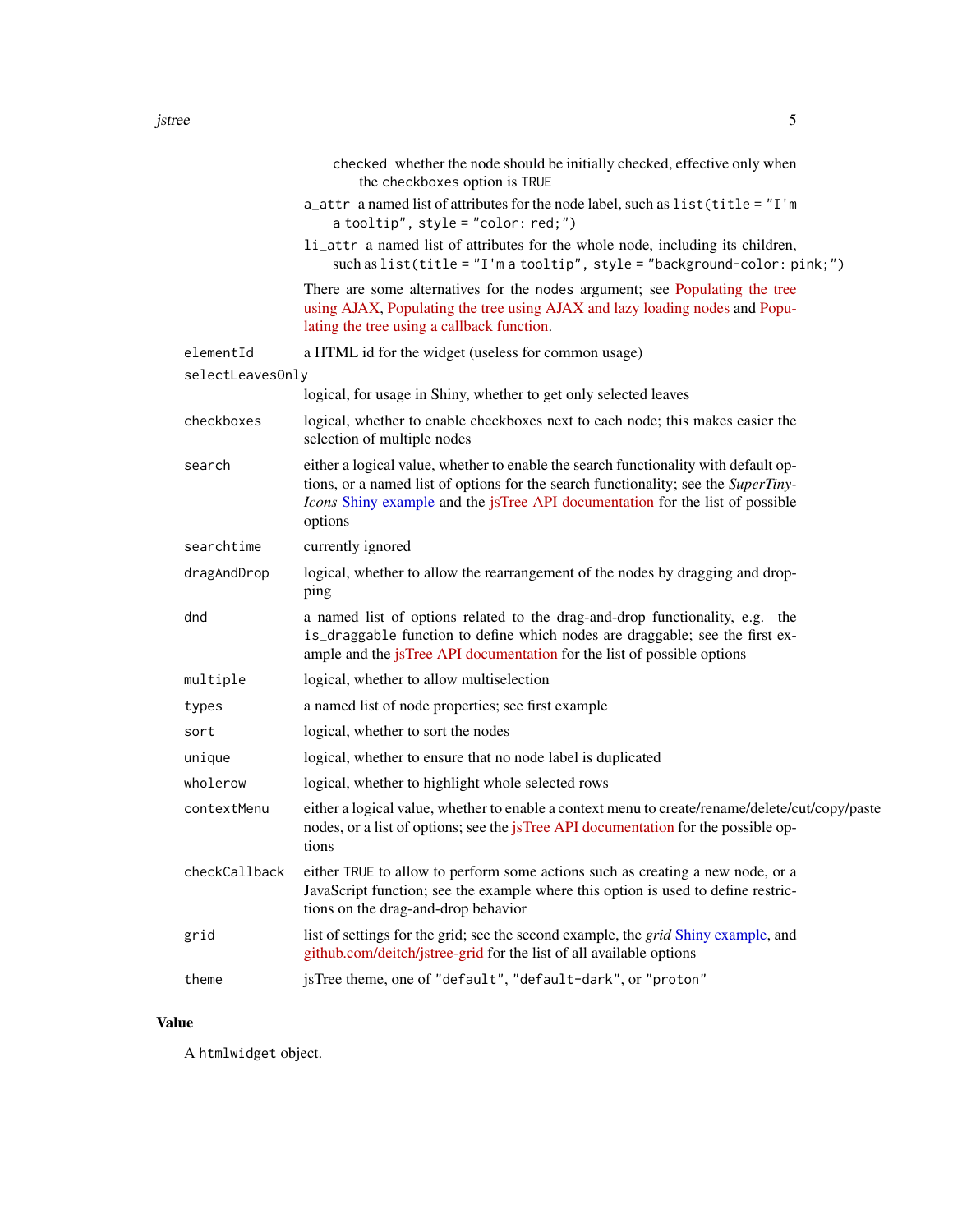#### Examples

```
# example illustrating the 'dnd' and 'checkCallback' options ####
library(jsTreeR)
nodes <- list(
  list(
    text = "RootA",
    type = "root",
    children = list(
      list(
        text = "ChildA1",
        type = "child"
      ),
      list(
        text = "ChildA2",
        type = "child"
      \lambda\lambda),
  list(
    text = "RootB",
    type = "root",
    children = list(
     list(
        text = "ChildB1",
       type = "child"
      ),
      list(
        text = "ChildB2",
        type = "child"
      )
    )
 )
\mathcal{L}types <- list(
  root = list(icon = "glyphicon glyphicon-ok"
  ),
  child = list(
    icon = "glyphicon glyphicon-file"
  \mathcal{L}\mathcal{L}checkCallback <- JS(
  "function(operation, node, parent, position, more) {",
  " if(operation === 'move_node') {",<br>" if(peratiid === '#', !, percent
  " if(parent.id === '#' || parent.type === 'child') {",
  " return false;", # prevent moving a child above or below the root
      }", \qquad \qquad # and moving inside a child
  " }",
```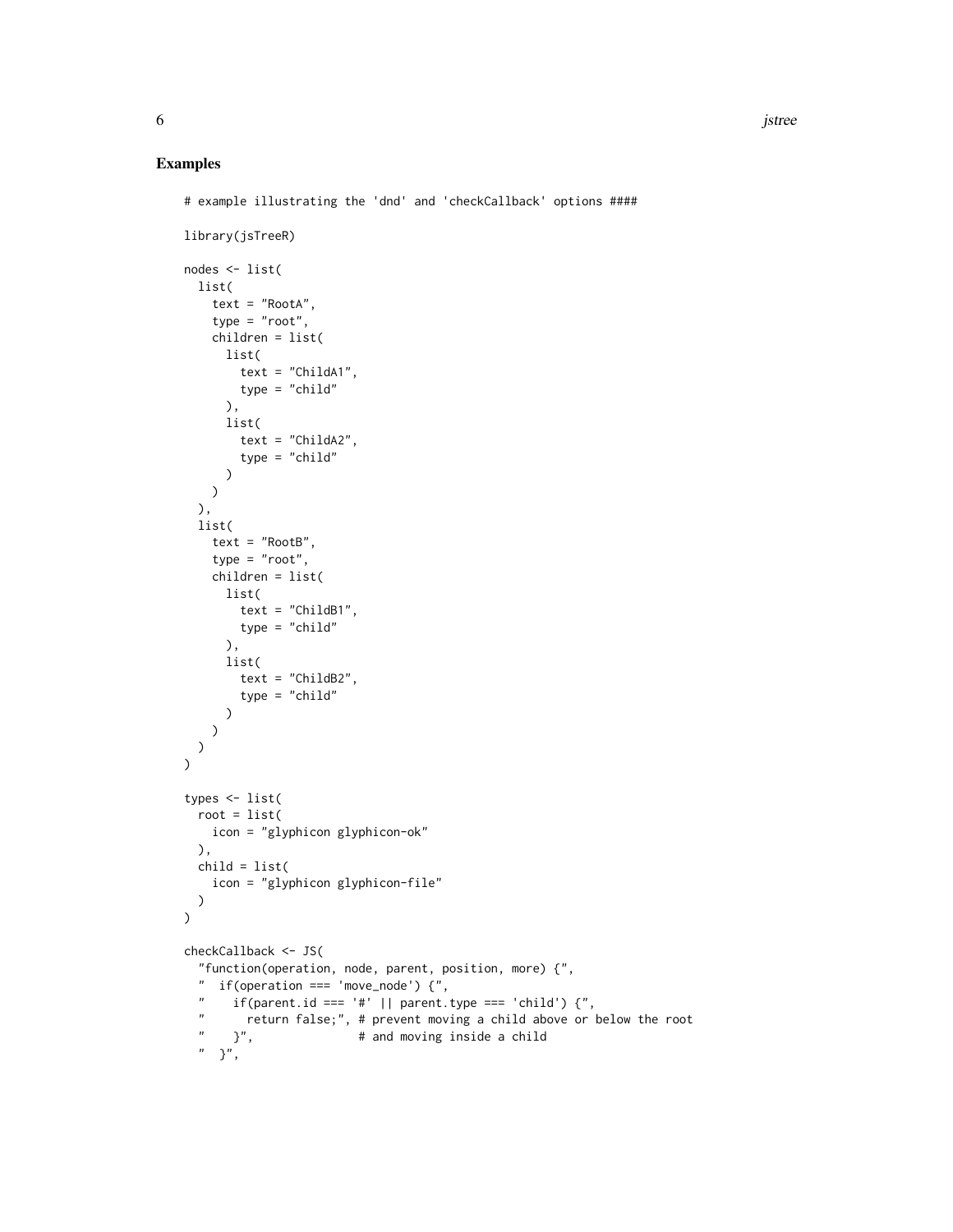```
" return true;", # allow everything else
  "}"
)
dnd <- list(
 is_draggable = JS(
    "function(node) {",
    " return node[0].type === 'child';",
    "?"
 )
\mathcal{L}jstree(
  nodes,
  dragAndDrop = TRUE, dnd = dnd,
  types = types,
  checkCallback = checkCallback
)
# example illustrating the 'grid' option ####
library(jsTreeR)
nodes <- list(
  list(
    text = "Products",
    children = list(
     list(
        text = "Fruit",
        children = list(
         list(
            text = "Apple",
            data = list(
              price = 0.1,
              quantity = 20
            )
          ),
          list(
           text = "Banana",
            data = list(
              price = 0.2,
              quantity = 31
           )
          ),
          list(
           text = "Grapes",
           data = list(
             price = 1.99,
              quantity = 34
            )
          ),
          list(
```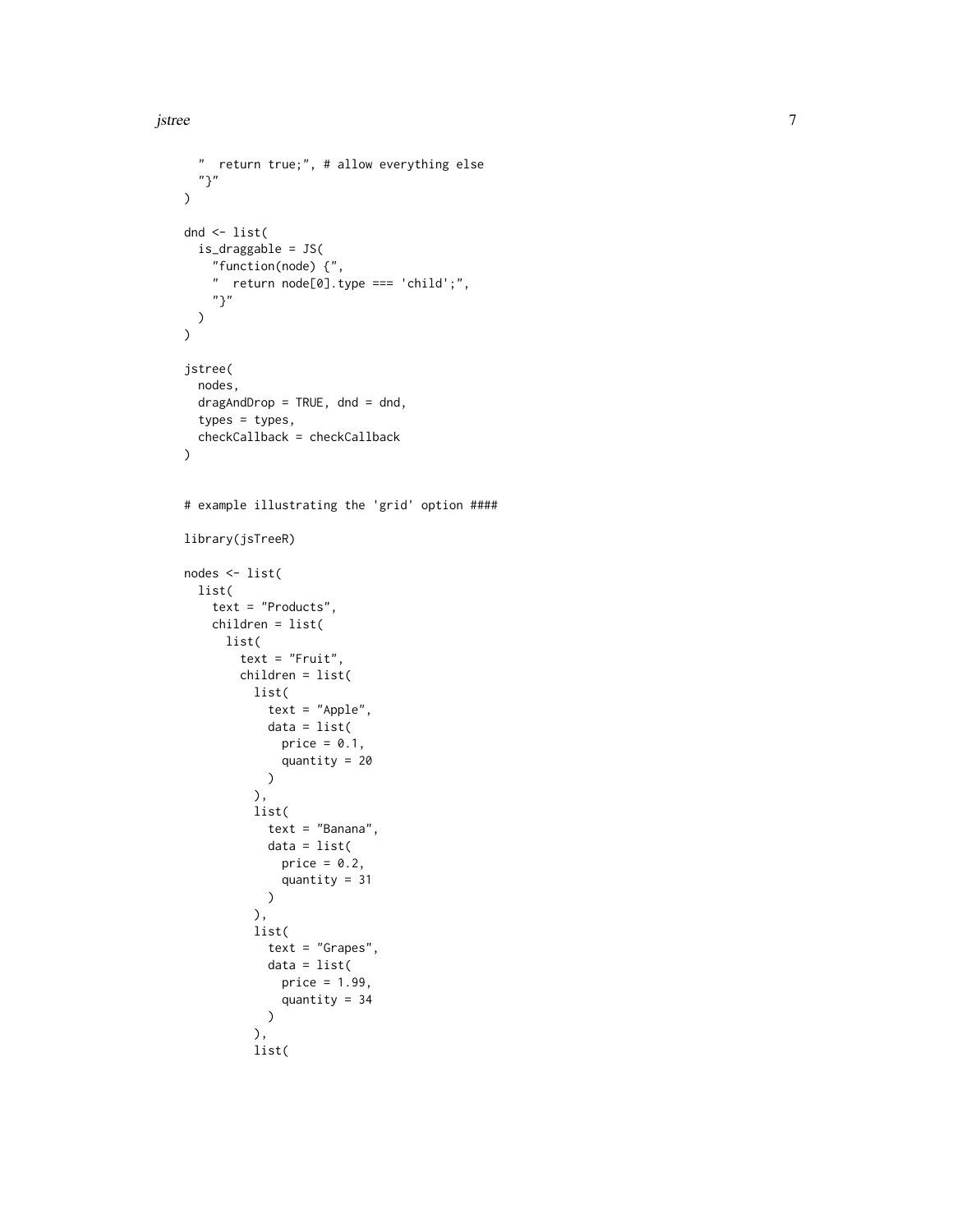8 is a set of the set of the set of the set of the set of the set of the set of the set of the set of the set of the set of the set of the set of the set of the set of the set of the set of the set of the set of the set of

```
text = "Mango",
     data = list(
       price = 0.5,
        quantity = 8\lambda),
   list(
     text = "Melon",
     data = list(price = 0.8,
       quantity = 4\lambda),
   list(
     text = "Pear",
     data = list(
      price = 0.1,
        quantity = 30
     )
   ),
   list(
     text = "Strawberry",
     data = list(
       price = 0.15,
        quantity = 32
     )
   )
 ),
 state = list(
   opened = TRUE
 )
),
list(
 text = "Vegetables",
 children = list(
   list(
      text = "Aubergine",
     data = list(
        price = 0.5,
        quantity = 8)
   ),
   list(
     text = "Broccoli",
     data = list(
      price = 0.4,
       quantity = 22
     \lambda),
   list(
     text = "Carrot",
     data = list(
        price = 0.1,
```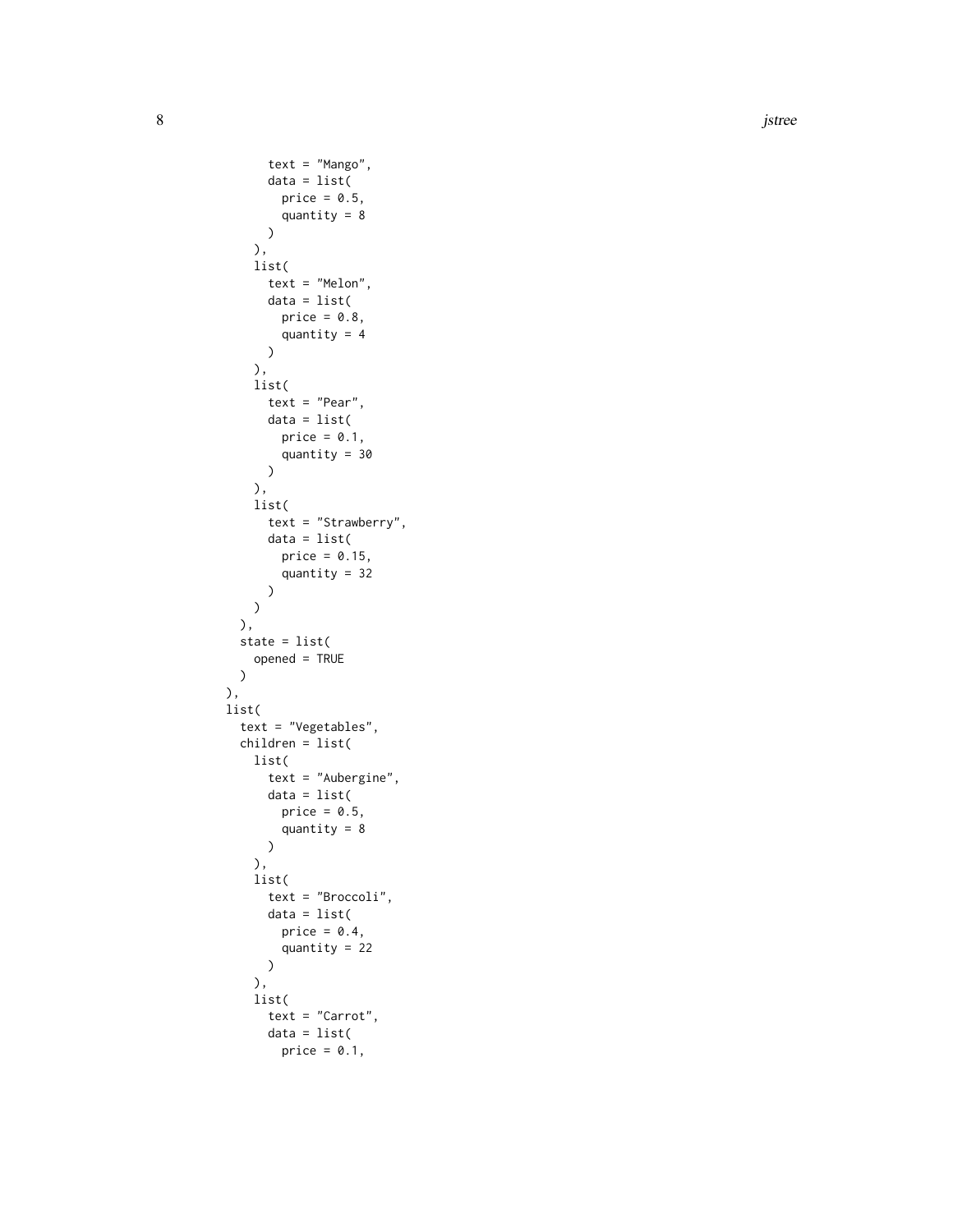jstree

```
quantity = 32
            \rightarrow),
          list(
            text = "Cauliflower",
            data = list(
              price = 0.45,
              quantity = 18
            \lambda),
          list(
            text = "Potato",
            data = list(
              price = 0.2,
              quantity = 38
            )
          )
       )
      )
    ),
    state = list(
      opened = TRUE
    \lambda)
\overline{)}grid <- list(
  columns = list(
    list(
      width = 200,
      header = "Name"
    ),
    list(
      width = 150,
      value = "price",
      header = "Price"
    ),
    list(
      width = 150,
      value = "quantity",
      header = "Qty"
   )
  ),
  width = 600
)
jstree(nodes, grid = grid)
# example illustrating custom context menu ####
library(jsTreeR)
```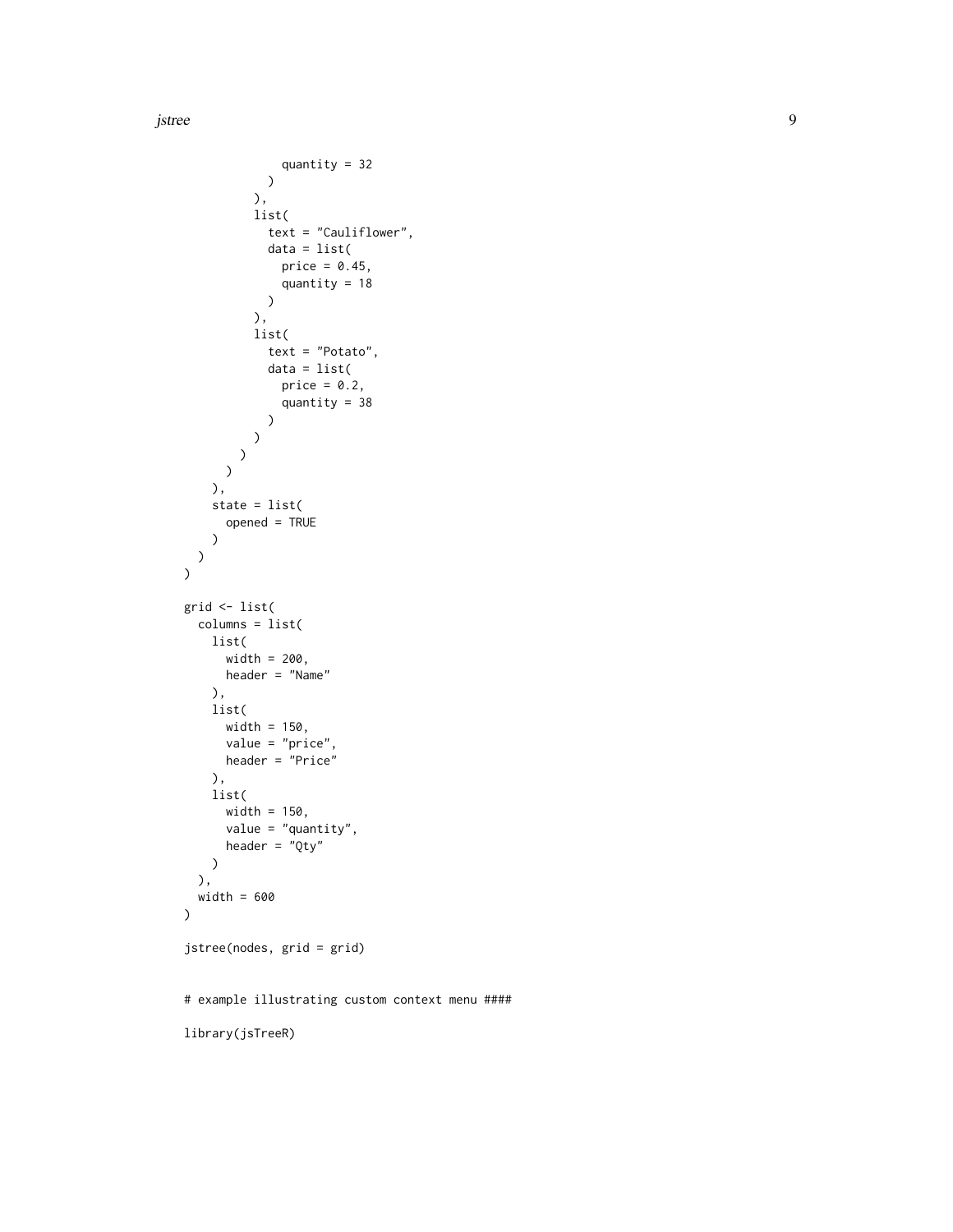```
customMenu <- JS("function customMenu(node)
{
 var tree = $('#'mytree').jstree(true);
 var items = \{'rename' : {
     'label' : 'Rename',
      'action' : function (obj) { tree.edit(node); },
     'icon': 'glyphicon glyphicon-edit'
   },
    'delete' : {
     'label' : 'Delete',
      'action' : function (obj) { tree.delete_node(node); },
      'icon' : 'glyphicon glyphicon-trash'
    },
    'create' : {
      'label' : 'Create',
      'action' : function (obj) { tree.create_node(node); },
      'icon': 'glyphicon glyphicon-plus'
   }
  }
  return items;
}")
nodes <- list(
 list(
   text = "RootA",
   children = list(
     list(
       text = "ChildA1"
     ),
     list(
       text = "ChildA2"
     )
   )
  ),
  list(
   text = "RootB",
   children = list(
     list(
       text = "ChildB1"
     ),
     list(
       text = "ChildB2"
      )
   )
 )
)
jstree(
  nodes, checkCallback = TRUE, elementId = "mytree",
  contextMenu = list(items = customMenu)
)
```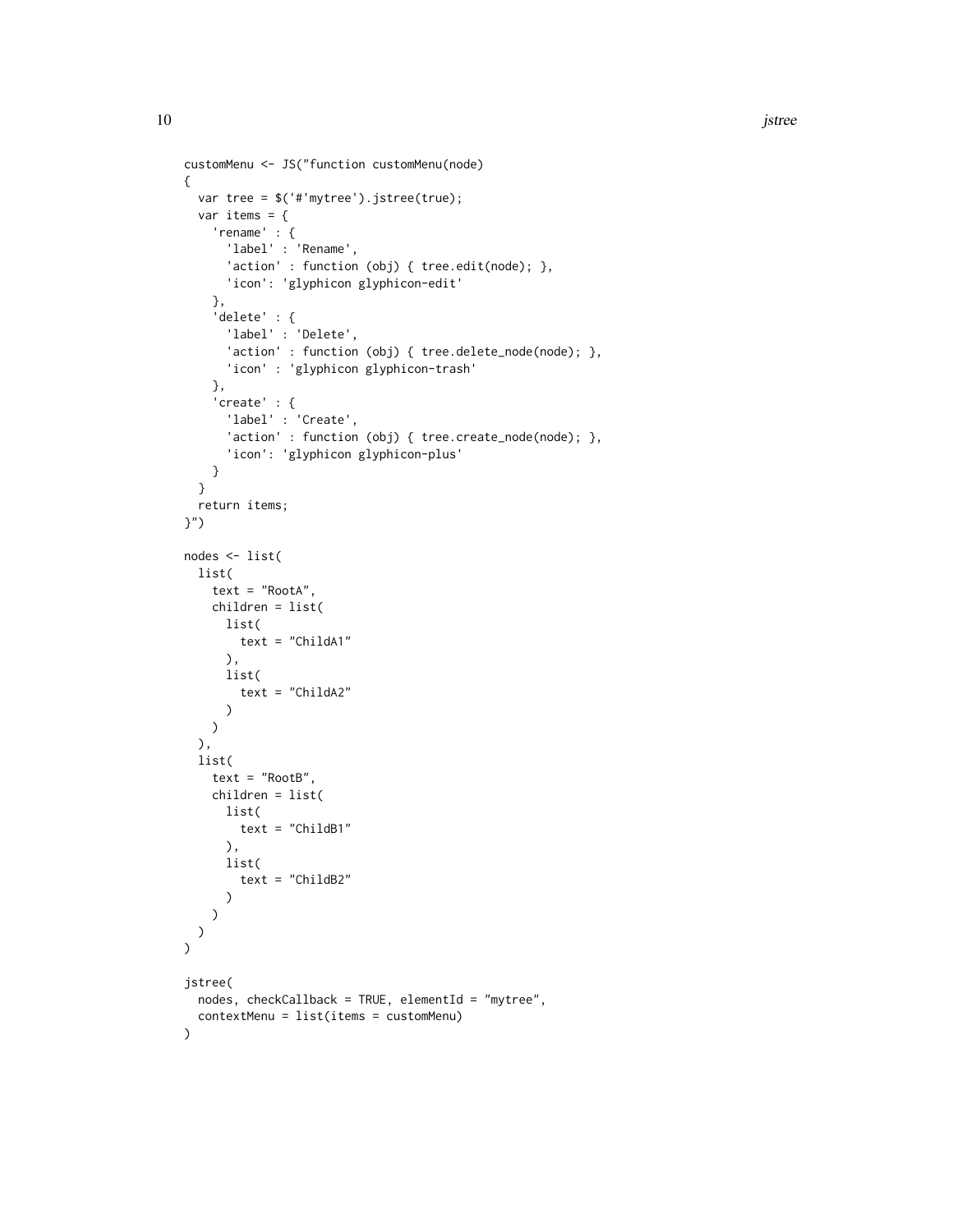<span id="page-10-0"></span>

#### <span id="page-10-1"></span>**Description**

Output and render functions for using jstree within Shiny applications and interactive Rmd documents. See examples with [jstreeExample](#page-11-1).

#### Usage

```
jstreeOutput(outputId, width = "100%", height = "auto")
renderJstree(expr, env = parent.frame(), quoted = FALSE)
```
#### Arguments

| outputId      | output variable to read from                                                                                                         |
|---------------|--------------------------------------------------------------------------------------------------------------------------------------|
| width, height | must be a valid CSS unit (like '100%', '400px', 'auto') or a number, which<br>will be coerced to a string and have 'px' appended     |
| expr          | an expression that generates a <i>jstree</i>                                                                                         |
| env           | the environment in which to evaluate expr                                                                                            |
| quoted        | logical, whether expr is a quoted expression (with $\eta$ uote()); this is useful if<br>you want to save an expression in a variable |

#### Value

jstreeOutput returns an output element that can be included in a Shiny UI definition, and renderJstree returns a shiny.render.function object that can be included in a Shiny server definition.

#### Shiny values

If the outputId is called "ID" for example, you have four or five available Shiny input values in the server: input[["ID"]] contains the tree with the node fields text and data only, input[["ID\_full"]] contains the full tree, input[["ID\_selected"]] contains the selected nodes, input[["ID\_selected\_paths"]] is like input[["ID\_selected"]] except that it provides the paths to the selected nodes instead of only the values of their text field, and you have a fifth Shiny input value if you have set checkboxes=TRUE in the [jstree](#page-3-1) command: input[["ID\_selected\_tree"]], which is like input[["ID\_selected"]] except that it preserves the hierarchy, in other words it provides the selected nodes with their parent(s).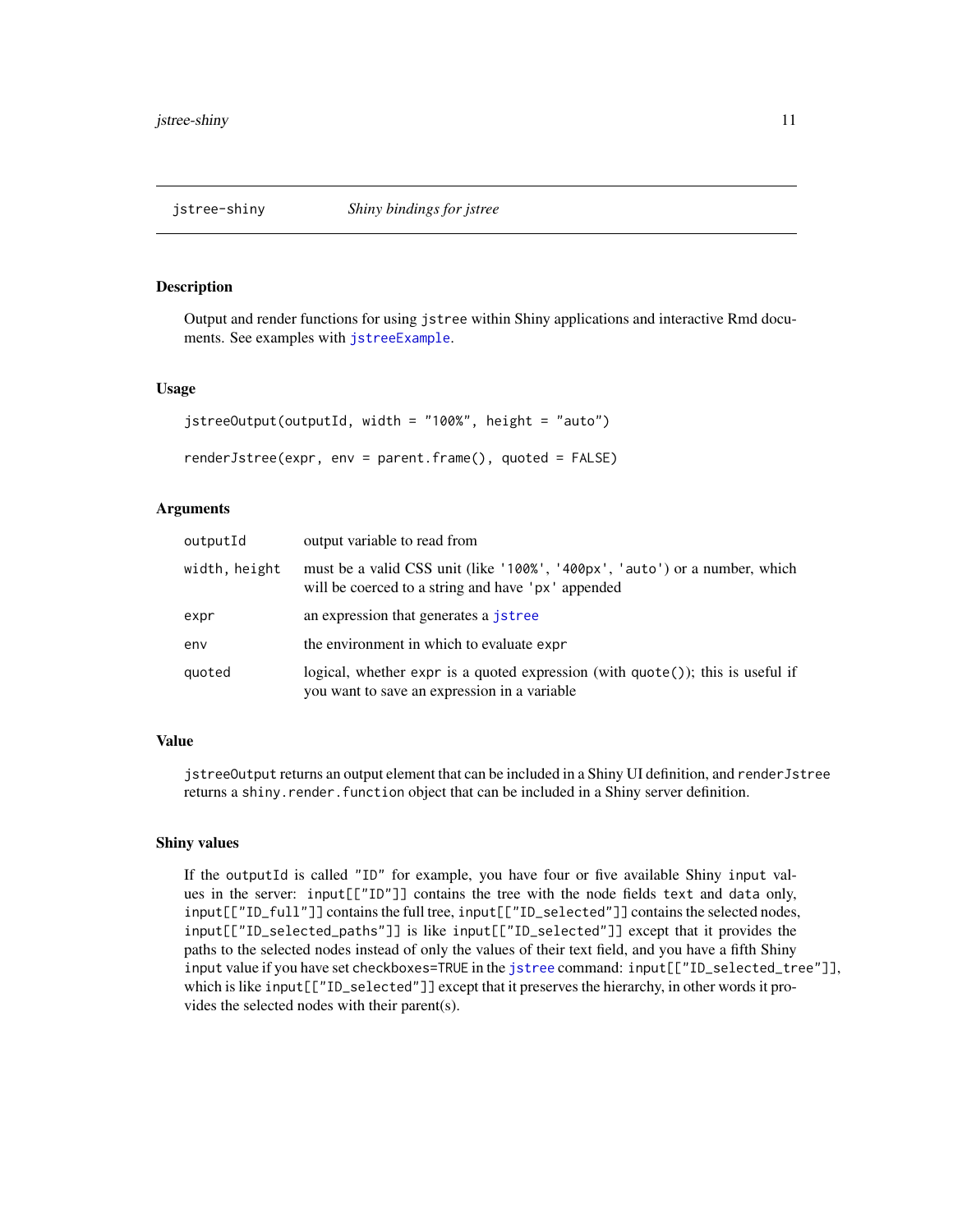<span id="page-11-0"></span>jstreeDestroy *Destroy jstree*

# Description

Destroy a 'jstree' instance.

#### Usage

jstreeDestroy(session, id)

#### Arguments

| session | the Shiny session object           |
|---------|------------------------------------|
| id      | the id of the tree to be destroyed |

#### Value

No value, just called to destroy a tree.

<span id="page-11-1"></span>

| jstreeExample | Run a Shiny jsTreeR example |
|---------------|-----------------------------|
|               |                             |

# Description

A function to run examples of Shiny apps using the jsTreeR package.

#### Usage

```
jstreeExample(example, display.mode = "showcase", ...)
```
# Arguments

| example      | example name                                                 |
|--------------|--------------------------------------------------------------|
| display.mode | the display mode to use when running the example; see runApp |
| $\cdots$     | arguments passed to runApp                                   |

#### Value

No return value, just launches a Shiny app.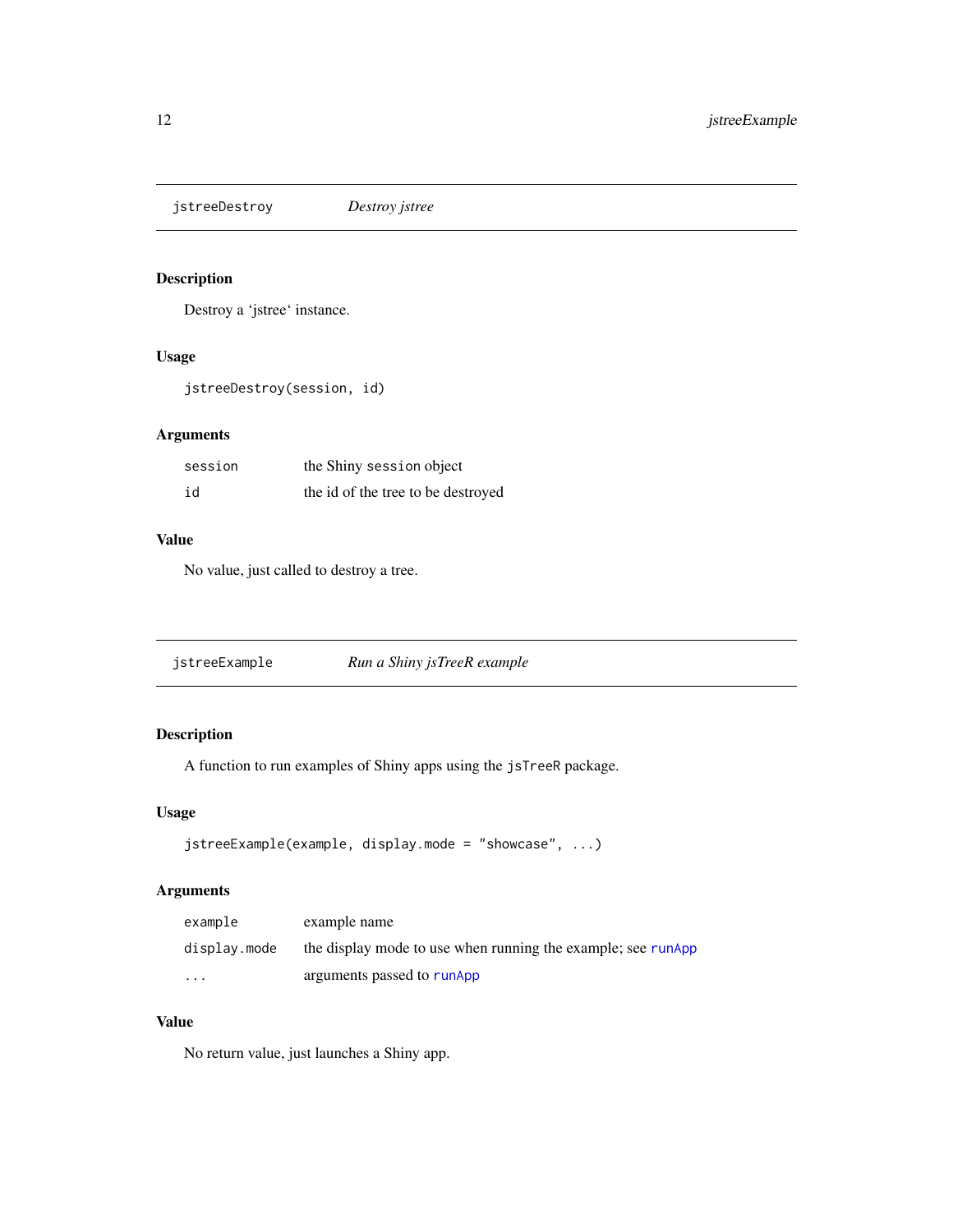#### <span id="page-12-0"></span>jstreeExamples 13

#### Examples

```
if(interactive()){
  jstreeExample("folder")
}
if(interactive()){
  jstreeExample("fontawesome")
}
if(interactive()){
  jstreeExample("SuperTinyIcons")
}
if(interactive()){
  jstreeExample("filtering")
}
if(interactive()){
  jstreeExample("grid")
}
if(interactive()){
  jstreeExample("gridFiltering")
}
if(interactive()){
  jstreeExample("treeNavigator")
}
```
jstreeExamples *jsTreeR examples*

# Description

List of Shiny examples.

#### Usage

jstreeExamples()

# Value

No returned value, just prints a message listing the example names.

#### Examples

```
jstreeExamples()
if(interactive()){
  jstreeExample("grid")
}
```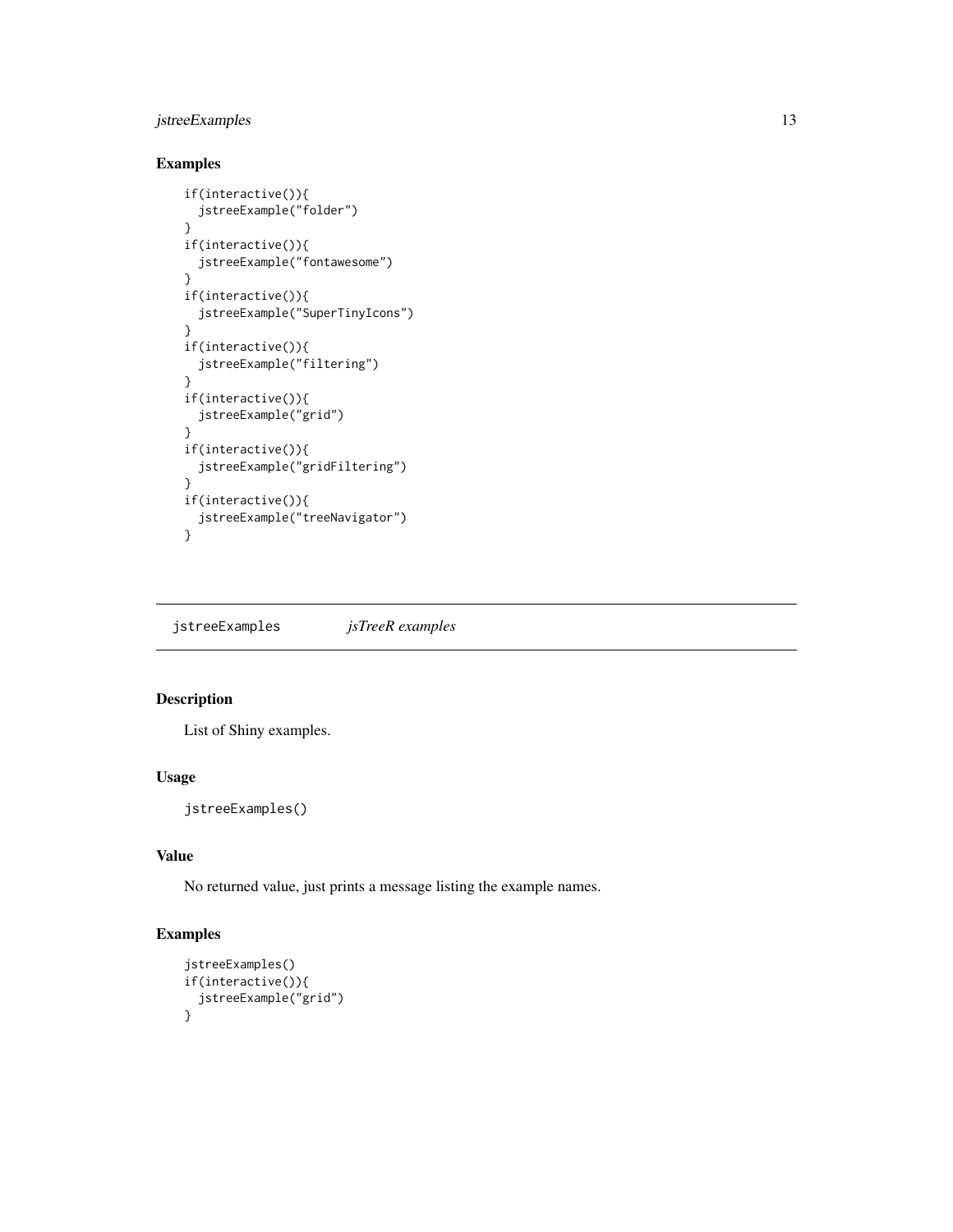<span id="page-13-0"></span>

#### <span id="page-13-1"></span>Description

These objects are imported from other packages. Follow the links to their documentation: [JS](#page-13-1), [saveWidget](#page-13-1).

treeNavigator-module *Tree navigator (Shiny module)*

# Description

A Shiny module allowing to render a files and folders navigator in the server side file system.

#### Usage

```
treeNavigatorUI(id, width = "100%", height = "auto")
treeNavigatorServer(
 id,
 rootFolder,
 search = TRUE,
 wholerow = FALSE,
 contextMenu = FALSE,
  theme = "proton",
 pattern = NULL,
 all.files = TRUE,
  ...
)
```
#### Arguments

| id                            | an ID string; the one passed to treeNavigatorUI and the one passed to treeNavigatorServer<br>must be identical, must not contain the "-" character, and must be a valid HTML<br>id attribute |  |
|-------------------------------|----------------------------------------------------------------------------------------------------------------------------------------------------------------------------------------------|--|
| width, height                 | arguments passed to jstree0utput                                                                                                                                                             |  |
| rootFolder                    | path to the root folder in which you want to navigate                                                                                                                                        |  |
| search, wholerow, contextMenu |                                                                                                                                                                                              |  |
|                               | arguments passed to jstree                                                                                                                                                                   |  |
| theme                         | the jsTree theme, "default" or "proton"                                                                                                                                                      |  |
| pattern, all.files            |                                                                                                                                                                                              |  |
|                               | arguments passed to list. files                                                                                                                                                              |  |
| $\ddots$ .                    | values passed to req                                                                                                                                                                         |  |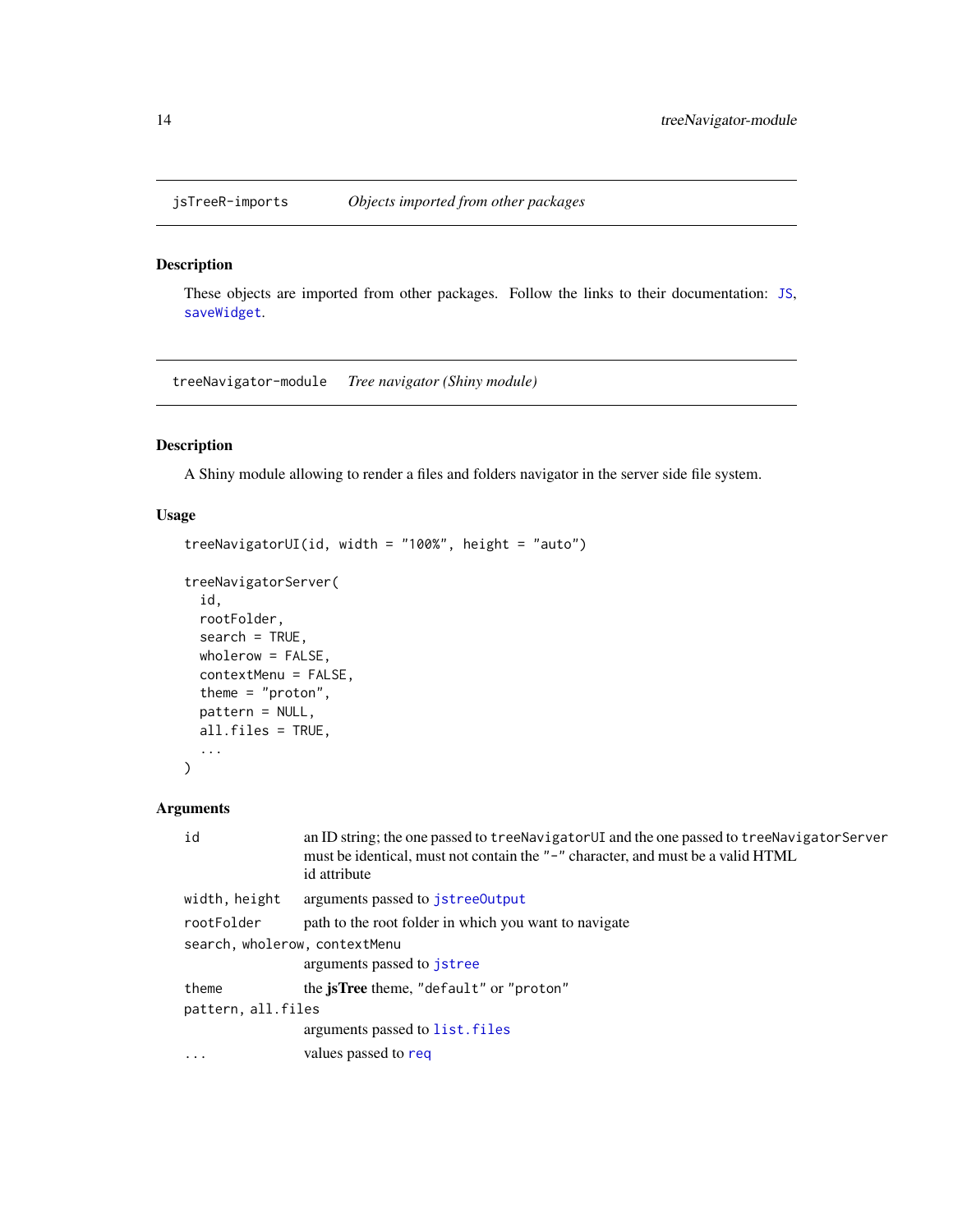#### Value

The treeNavigatorUI function returns a shiny.tag.list object to be included in a Shiny UI definition, and the function treeNavigatorServer, to be included in a Shiny server definition, returns a reactive value containing the selected file paths of the tree navigator.

# Examples

```
library(shiny)
library(jsTreeR)
css <- HTML("
  .flexcol {
   display: flex;
    flex-direction: column;
   width: 100%;
   margin: 0;
  }
  .stretch {
   flex-grow: 1;
   height: 1px;
  }
  .bottomright {
   position: fixed;
   bottom: 0;
   right: 15px;
   min-width: calc(50% - 15px);
  }
")
ui <- fixedPage(
  tags$head(
    tags$style(css)
  ),
  class = "flexcol",
  br(),
  fixedRow(
   column(
      width = 6,
      treeNavigatorUI("explorer")
   ),
   column(
      width = 6,
      tags$div(class = "stretch"),
      tags$fieldset(
        class = "bottomright",
        tags$legend(
          tags$h1("Selections:", style = "float: left;"),
          downloadButton(
            "dwnld",
            class = "btn-primary btn-lg",
```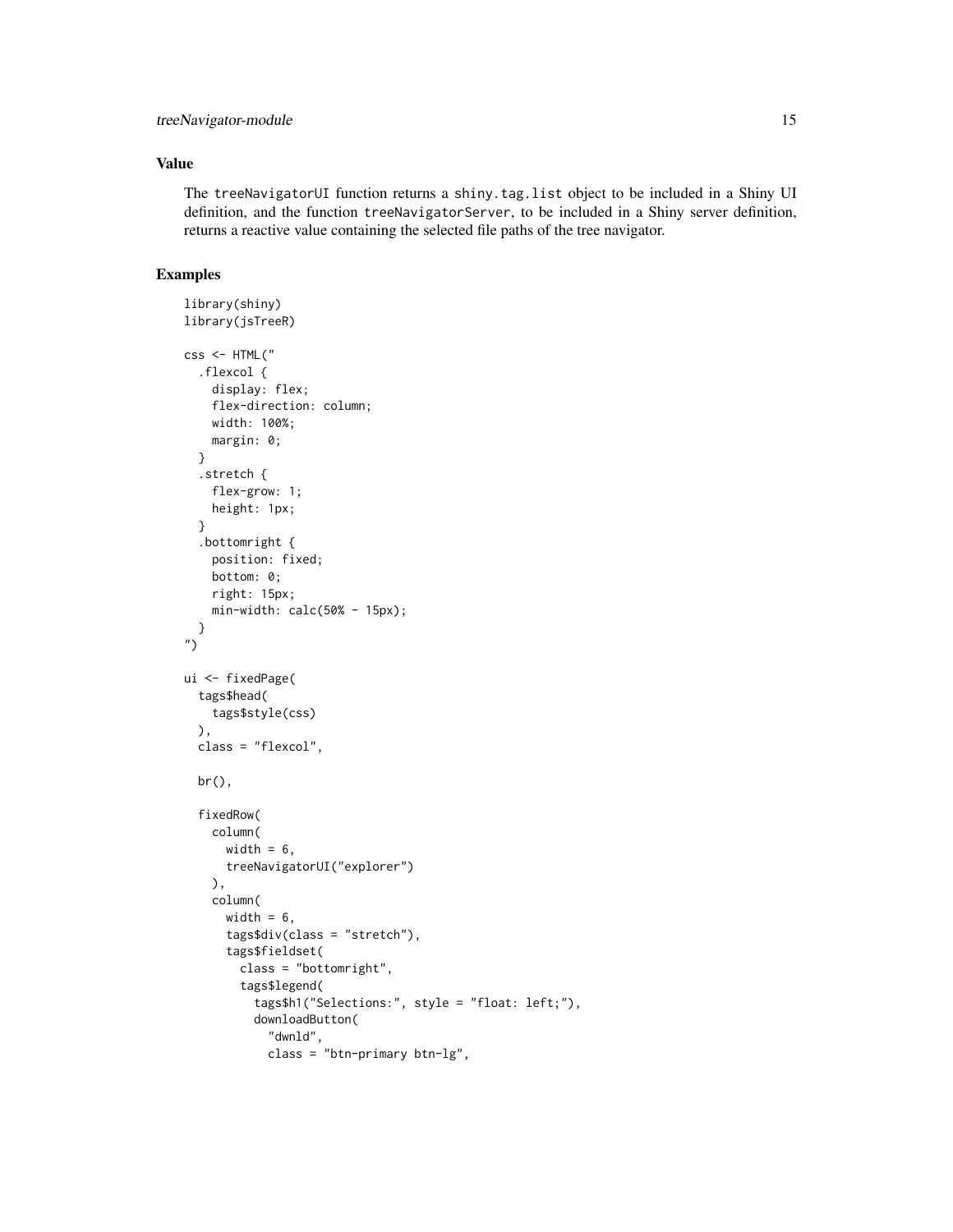```
style = "float: right;",
            icon = icon("save")
         )
       ),
       verbatimTextOutput("selections")
     )
   )
 )
\overline{)}server <- function(input, output, session){
 Paths <- treeNavigatorServer(
    "explorer", rootFolder = getwd(),
   search = list( # (search in the visited folders only)
      show_only_matches = TRUE,
     case_sensitive = TRUE,
     search_leaves_only = TRUE
   )
  \mathcal{L}output[["selections"]] <- renderPrint({
   cat(Paths(), sep = "\\n")})
  output[["dwnld"]] <- downloadHandler(
   filename = "myArchive.zip",
   content = function(file){
     zip(file, files = Paths())
   }
  )
}
if(interactive()) shinyApp(ui, server)
```